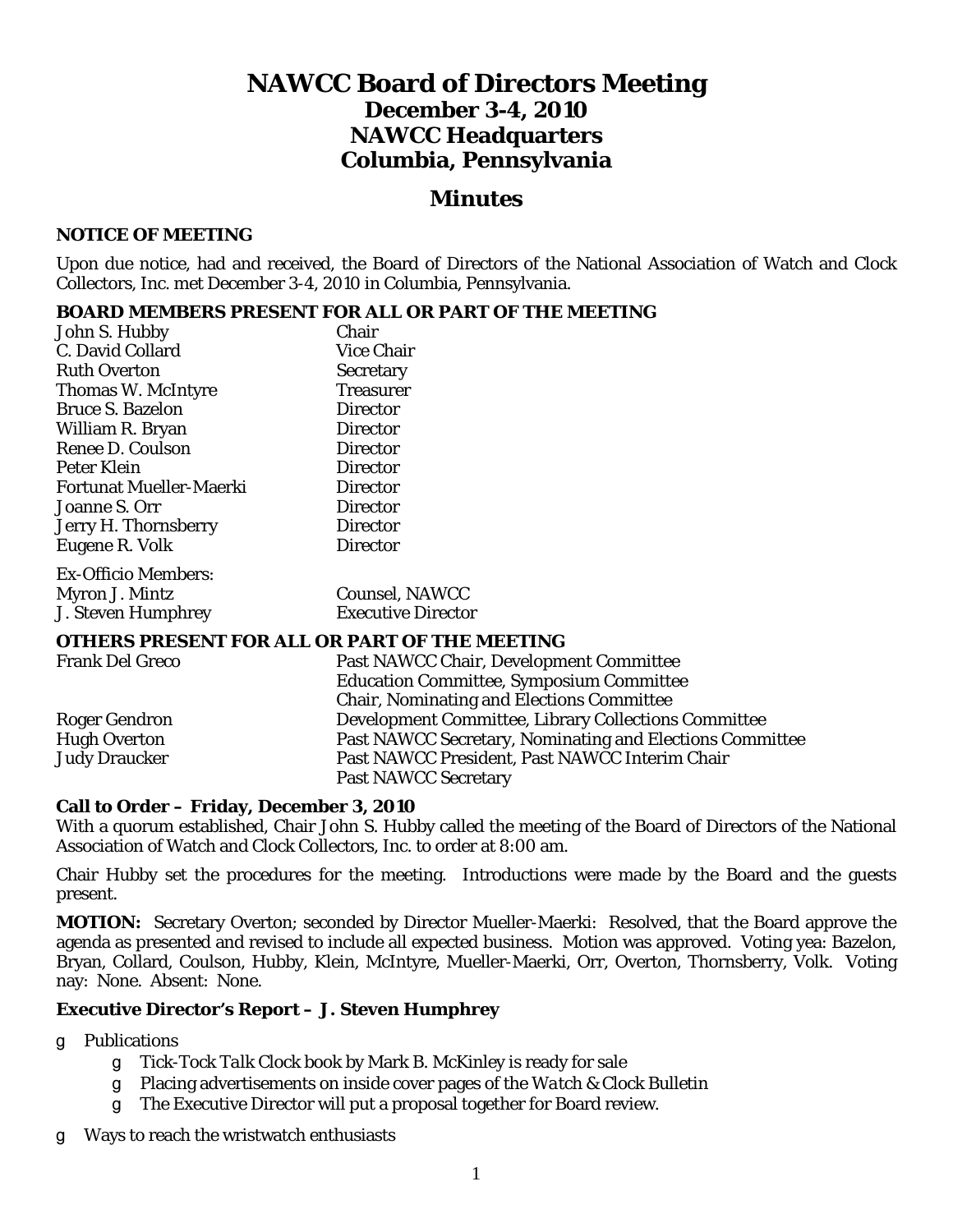- g Develop a blog such as WatchDig.org
- g Promote through other watch blogs, facebooks, etc.
- g Blog would change everyday
- g Promoting watch books
- g Resources to be used would be staff time
- g Goal is to increase membership
- T A committee was appointed to collaborate with wristwatch members for their ideas. Committee: Director Thornsberry, Director Klein, Director Volk
- g Membership
	- g Notification to members of unpaid dues
	- g Ways to attract new members
		- g Direct marketing with auction houses to put NAWCC application in every clock shipped
		- q Direct marketing with repair shops
	- g Reported number of new and re-instated members
	- g Reported on membership by country, state, and category
- g Library and Museum
	- g 2011 Museum displays
		- g Mechanical toys
		- g Abstract art on timepieces
	- g Tower Clock project with the Smithsonian
		- T Howard Clock related
		- g Report now on line with dates of tower clocks placed in USA
- g Education
	- g Workshops continue to be very successful
	- g Working on programs to be placed on line
	- g Basement classrooms are progressing but still need more funding
- g Facilities
	- g Getting pricing on new roofing on museum and school
	- g Parking area patching
	- q Purchase of snow blower

## **Development Report – Executive Director Humphrey**

- g Reported on donations and grants to date for FY2011
	- g  $YTD$  are \$111,000 compared to \$128,000 last year
	- g State of Pennsylvania reduced their grants to zero compared to \$23,000 last year
- g Annual Appeal is just getting underway
- T A list to be sent to chapter officers of items that can be donated by chapters to the NAWCC
- g Donation of Patek Philippe watches in progress
- g New gift legacy website
- g Report on some pending estates
- g Charitable gift annuities: A \$100,000 annuity was received in October and is now in place for the member.
- g The Gallet Watch Group has now produced approximately 100 of the 1050 Museum watches. The manufactured watches are now in testing. NAWCC will receive 10% on sales of these watches.

## **Treasurer's Report – Treasurer McIntyre**

As noted in the June 2010 treasurer's report, we have been evaluating strategies to manage the assets of the NAWCC during this period of unusual activities in the financial markets. Our current investment policy which was created in 2005 and 2006 through a series of Finance Committee and Board of Directors discussions is classified as "conservative" strategy. The Finance Committee and our investment advisors recommend we modify our investment strategy to "moderate".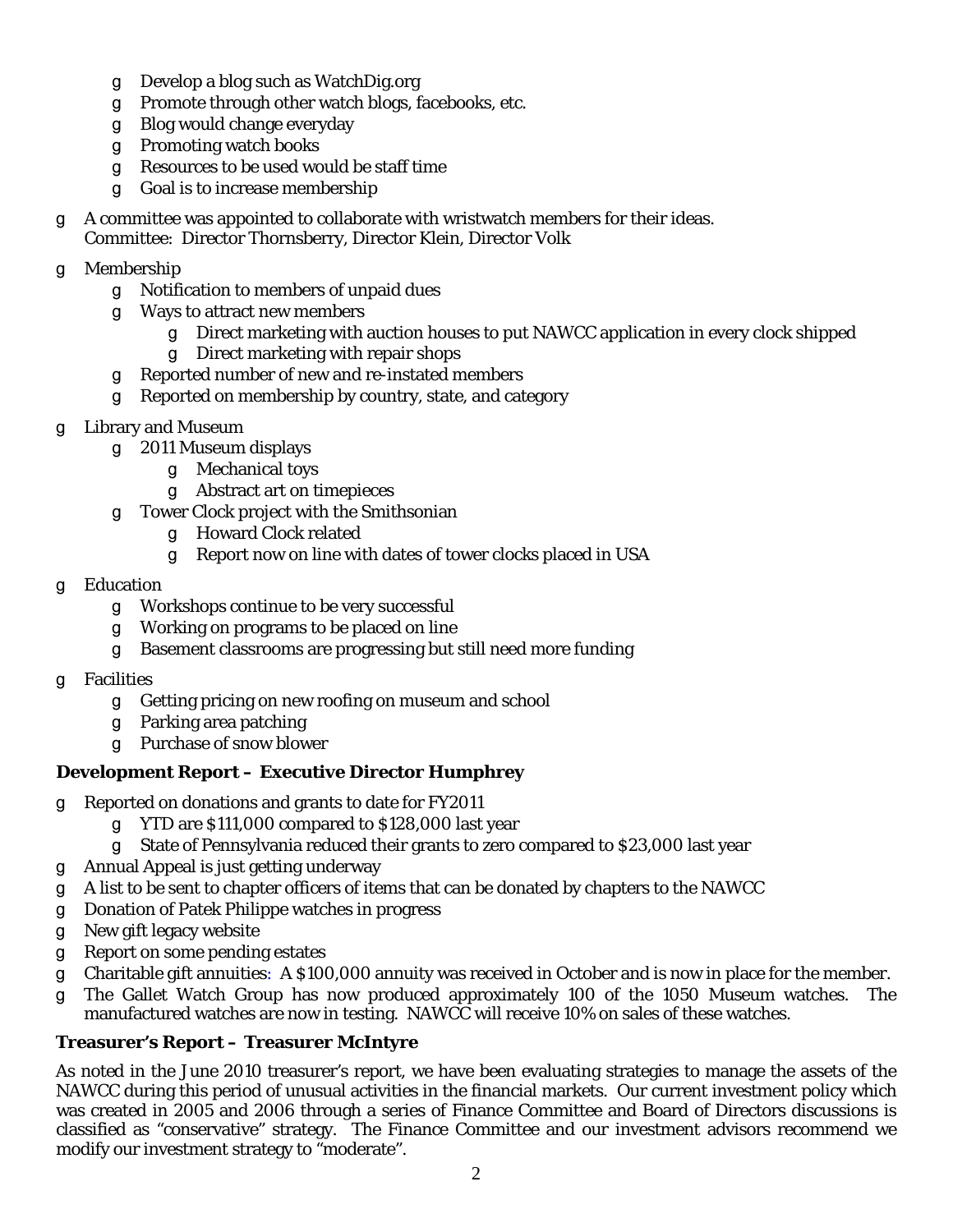Our investment advisors and the investment professionals on the Finance Committee have strongly recommended that we move to an actively managed investment portfolio. The investments will be managed on a day to day basis according to the policies set forth in our official Investment Policy Statement. A copy of our Long Term Investment Policy Statement proposal has been distributed to the Board and will be discussed later in this meeting.

## **Museum Accreditation Status – Executive Director Humphrey**

- T All required information for accreditation was sent to the American Association of Museums in late summer.
- q In March 2011, the AAM will present all information to a team to study.
- q In late summer or fall of 2011, the team will do an onsite study of the museum.

## **Library Collections Committee Report – Director Mueller-Maerki**

- g Staff is working well in serving members needs
- g Failing in systematic cataloging the collection as set forth in the committee's goals in June 2010:
	- g New cataloging software online by end of FY2011
	- g Complete list of the Horological Periodical Holdings of LARC on line and downloadable and current
	- T Raise funds to scan the Seth Thomas Tower Clock ledgers, post for "Members Only" on line accessibility and rebind the ledgers
	- T Get the existing listings of Holological Manufacturer's Catalogs and Horological Wholesale Catalogs now available at LARC posted on the LARC website
- g Failing on development of the collection

## **School of Horology Report – Executive Director Humphrey**

- g Current enrollment is 10 watch and 5 clock students (five short of predicted clock enrollment).
- g New registrar is currently doing detail lists of prospective students with follow up on each.
- g This new procedure on follow up should result in full classes in next session.
- g Repair workshop program has new software.
- g Repair workshop is growing.

#### **IT and Internet Projects Revision and update for Community Site, eClassifieds , Online Auctions – Executive Director Humphrey & Treasurer McIntyre**

- g Analytics report on NAWCC website usage was presented to the Board.
- g Project review:
	- g Installed Server 2003 and additional hard drives on co-location web server to facilitate backups.
	- g Video program was installed on website and 100 videos available for viewing.
	- g Researched and purchased 2 new copiers for Headquarters and the School.
	- g Installed public wireless routers in conference room, library, theater, and lobby. These are segregated from the internal network.
	- g Updated iMIS and configured it to encrypt all credit card information to meet PCI Compliance.
	- g All four PC's in the publication department were reconfigured to run Windows 7, MS Office 2007 and Adobe CSS Suite of products.
	- g Replaced 4 old PC's with new computers donated by George Kabicinski.
	- q Upgraded 3 PC's at the school and 3 in the NAWCC store.
	- g Windows 7 is currently running on 9 PC's in the office and there are 4 additional new computers reinstalled with Windows 7 that will replace other older PC's.
	- g Fiber optic cabling was run to the school to replace inefficient wireless connection.
	- T Outdated Exchange server is being replaced with a new donated server. The server will run Server 2008 and Exchange 2010 both upgrades from the previous server. Are upgrading the File server to Server 2008 and Backup Exec 2010. All the software was purchased from TechSoup at a 95% savings over retail cost.

## **Report on RP/iMIS Integration Project Status – Treasurer McIntyre & Director Volk**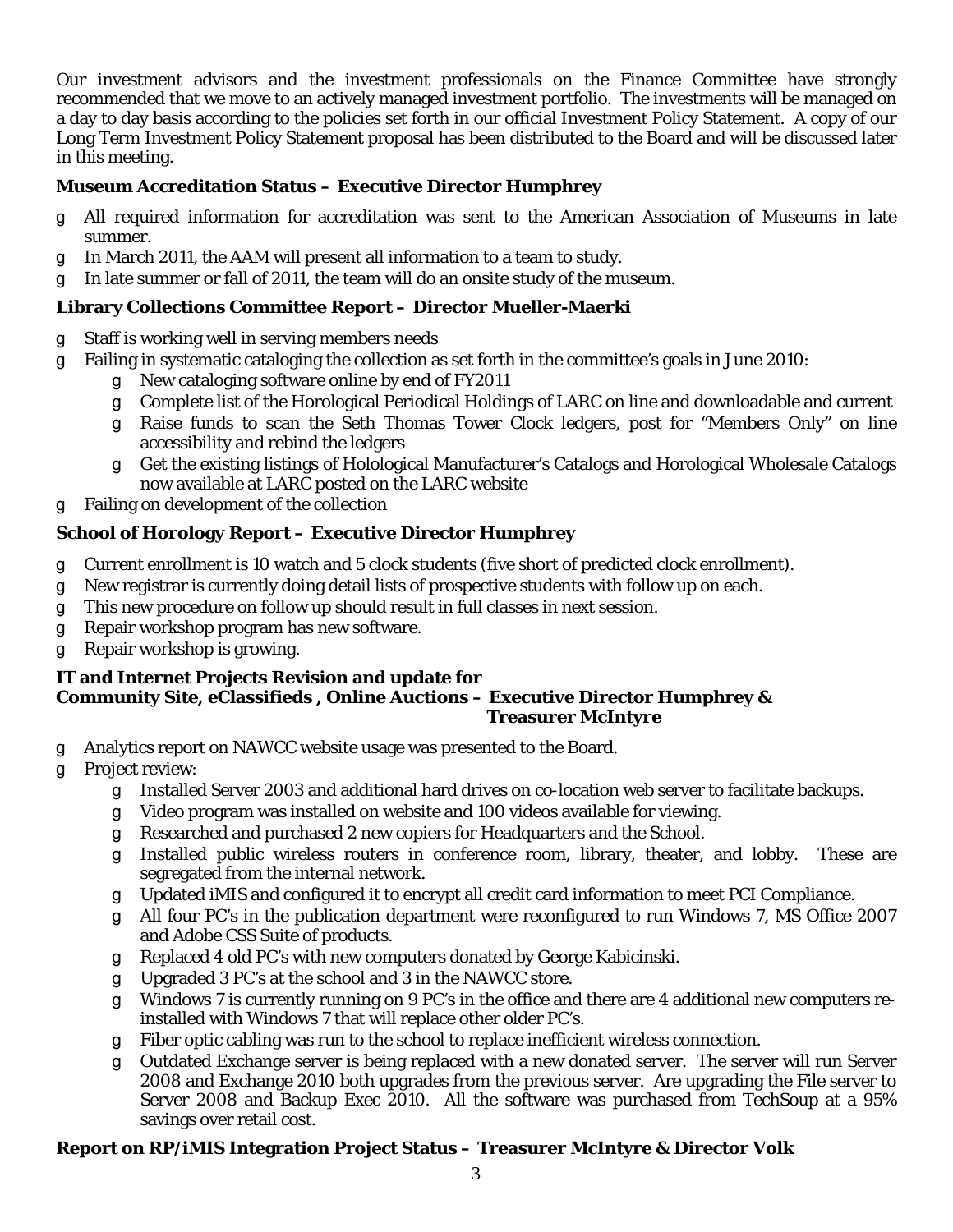- g The integration will provide on-line event that emulates a regional meeting with provision to register members and family along with table sales, tours and food events. The on-line event only covers paid services and does not allow registrants to pick out table locations. Registrants can provide a registration note with meal constraints and table location request.
- T Software has been written to populate a copy of the RP database with the information captured by the iMIS event registration. The HQ-local copy of the RP that is populated will be used to generate a backup of the event as viewed by iMIS that can be merged with the regional registrar's copy.
- g A test event has been set up on the iMIS Development System and 5 testers registered for the event.
- g Software has been obtained to export the RP database to the server running at HQ.
- g Target is to have this project completed by end of March 2011.

#### **2010 York National Convention Final Report – Chair Hubby**

- g The final report of the 2010 York National Convention was received. Total paid attendance was 1,713 and 814 tables sold. Financially, the net was \$144,918, which was significantly boosted by credits from the York Convention and Visitors Bureau.
- Director Volk will do some follow-up comments on the registration program used as reported and will send his comments to Chair Hubby.

#### **2011 Overland Park National Update – Director Thornsberry**

T A report was given on the progress of the convention: table sales, advertising, various contracts and major chairpersons. Preparations are progressing very well for an excellent event.

#### **2012 Pasadena Convention Update – Chair Hubby**

- g A schedule was presented to the Board for review. Some changes have been suggested and the general chair is working on a revised schedule.
- g All committees are in place with experienced GLAR committee personnel.
- g All contracts should be approved by end of January 2011.
- g A Public Day will be held in conjunction with the convention.

### **Future National Convention Updates – Chair Hubby**

- T Committee chairs are nearly finalized for the 2013 Dayton National Convention and a preliminary budget was provided for Board review.
- g Convention Committee Chair Jim Coulson reported that site negotiations are underway for the 2014 and 2015 National Conventions and initial contacts have been made for the 2016.

#### **Convention Committee Additional Report – Chair Hubby**

- g The Convention Handbook is being updated and will be ready for Board review in January 2011.
- g Regional meeting scheduling has been placed online for ease of management.

### **2010 Ward Francillon Time Symposium Report – Symposium General Chair Judy Draucker**

- g The attendance was 154 with 23 presenters giving lectures and workshops including close cooperation with the Colonial Williamsburg Foundation staff on conservation, restoration and repair. The programs were enthusiastically received.
- g Videos of all programs are being edited and will be available for check out through the library.
- g Financials are pending with about break even.

#### **2011 Ward Francillon Time Symposium Report – Committee Member Frank Del Greco**

- g The 2011 Time Symposium will be held October 20-22, 2011 in Northern Kentucky at the Cincinnati Airport Marriott on the subject of Ohio Horology.
- g Patti Moore of Buckeye Chapter 23 is the general chair.
- T A complete report was given including the list of speakers, exhibit, hotel and a final budget for approval by the Board.

**MOTION:** Director Coulson; seconded by Treasurer McIntyre: Resolved, the proposed budget for the 2011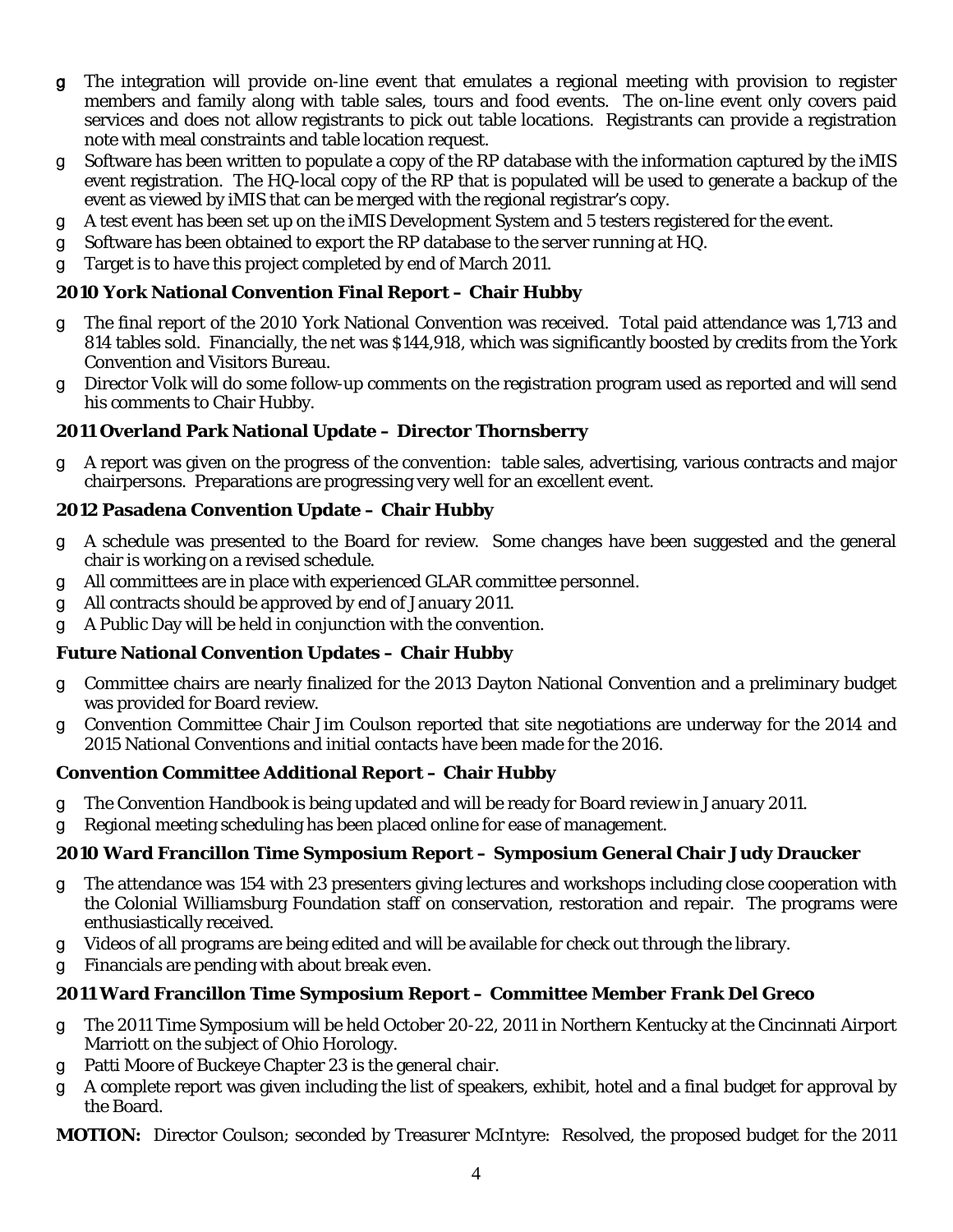Ward Francillon Time Symposium on the subject of "Ohio Horology", dated November 8, 2010 is approved. Motion was approved. Voting yea: Bazelon, Bryan, Collard, Coulson, Hubby, Klein, McIntyre, Mueller-Maerki, Orr, Overton, Thornsberry, Volk. Voting nay: None. Absent: None.

#### **2012 & Future Symposiums Update – Frank Del Greco**

- g 2012 Time Symposium will be held in Minneapolis, MN with the subject to be "Carriage Clocks".
- g 2013 Time Symposium will be held at the Huntington Library in San Marino, CA with the subject to be "Public Clocks".
- g 2014 Time Symposium is being explored with the topic of "Modern Watches" to be held in the New York City area.

#### **Bylaws Revision Review – Director Coulson**

The gavel was passed to Vice Chair Collard.

**MOTION:** Director Coulson; seconded by Director Mueller-Maerki: Resolved, that for purposes of expediting a final draft of the revised Bylaws, that the provision in Robert's Rules regarding straw votes is suspended. Motion was approved. Voting yea: Bazelon, Bryan, Collard, Coulson, Hubby, Klein, McIntyre, Mueller-Maerki, Orr, Overton, Thornsberry. Voting nay: Volk. Absent: None.

**MOTION:** Director Coulson; seconded by Treasurer McIntyre: Resolved, that the revised Bylaws as presented by the Bylaws & Procedures Committee, shall be accepted for presentation to the membership for approval. Motion was approved. Voting yea: Bazelon, Bryan, Collard, Coulson, Hubby, Klein, McIntyre, Mueller-Maerki, Orr, Overton, Thornsberry. Voting nay: Volk. Absent: None.

- g The revised Bylaws will be presented to the NAWCC membership for approval by ballot in the February 2011 issue of the *Watch & Clock Bulletin.*
- The revised Bylaws Final Draft document can be found at: [http://www.nawcc.org/index.php/board-of](http://www.nawcc.org/index.php/board-of-directors/back-up-materials/2011-bod-backup-material)[directors/back-up-materials/2011-bod-backup-material](http://www.nawcc.org/index.php/board-of-directors/back-up-materials/2011-bod-backup-material)
- g The meeting was recessed at 5:50 pm to be reconvened at 8:00 am, Saturday, December 4, 2010.

### **Saturday, December 4, 2010**

With a quorum established, the meeting of the Board of Directors of the National Association of Watch and Clock Collectors, Inc. was reconvened by Chair John S. Hubby at 8:10 am.

Chair Hubby requested a motion for an Executive Session for purpose to review a Board matter and a personnel matter.

**MOTION:** Secretary Overton; seconded by Treasurer McIntyre: Resolved, that the Board enter into Executive Session for review of a Board matter and a personnel matter. Motion was approved. Voting yea: Bazelon, Bryan, Collard, Coulson, Hubby, Klein, McIntyre, Mueller-Maerki, Orr, Overton, Thornsberry, Volk. Voting nay: None. Absent: None.

The Executive Session convened at 8:15 am.

The Executive Session was concluded at 10:15 am and meeting returned to open session. Chair Hubby reported that no motions were made or actions taken in the Executive Session.

#### **Chapter Initiatives Update – Executive Director Humphrey**

- g 75% of the US chapters has returned their chapter charter.
- T Board members have undertaken to personally contact the remaining chapters to complete this task.
- $q$  The tax status for the 501(c)(3) group exemption is still in the workings with the IRS and results should be known in 4 months.

### **Chapter Hand Book Revision – Executive Director Humphrey**

**MOTION:** Director Volk; seconded by Treasurer McIntyre: Resolved, to table the acceptance of the revised Chapter Handbook until the January 2011 Electronic Board Meeting. Motion was approved. Voting yea: Bazelon, Bryan, Collard, Coulson, Hubby, Klein, McIntyre, Mueller-Maerki, Orr, Overton, Thornsberry, Volk. Voting nay: None. Absent: None.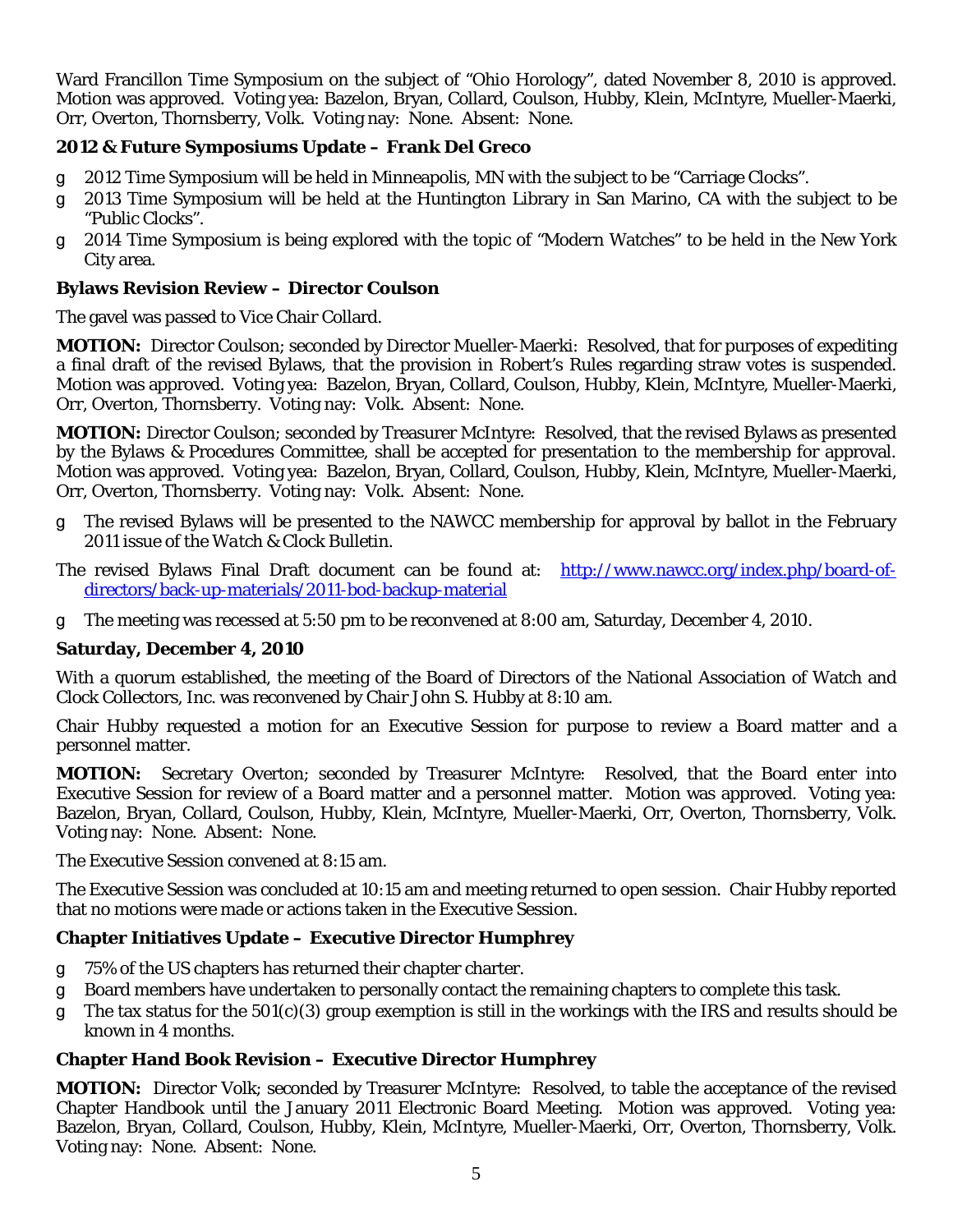g This postponement was done to permit review of the revisions in light of the proposed revised Bylaws.

## **Research Committee Status – Chair Hubby**

- A committee was appointed to study the function of the Research Committee and to conduct a search for a future committee chair, with an initial report to the Executive Director to be completed by February 2011.
- g The committee presently includes Vice Chair Collard, Director Bazelon, Director Bryan and Director Mueller-Maerki. The committee will also seek members who are not on the Board to participate.

#### **Development Committee Status – Chair Hubby**

NEC Chair Frank Del Greco was requested to work with the NEC Committee to consider qualifications and possible candidates for a new Development Committee Chair, with a report to be provided to the Board by April 2011.

Director Klein requested a motion for an Executive Session for purpose to review a Board matter.

**MOTION:** Vice Chair Collard; seconded by Director Mueller-Maerki: Resolved, that the Board enter into Executive Session for review of a Board matter. Motion was approved. Voting yea: Bazelon, Bryan, Collard, Coulson, Hubby, Klein, McIntyre, Mueller-Maerki, Orr, Overton, Thornsberry, Volk. Voting nay: None. Absent: None.

The Executive Session convened at 11:30 am.

The Executive Session was concluded at 11:45 am and meeting returned to open session. Chair Hubby reported that no motions were made or actions taken in the Executive Session.

#### **50-Year Service Recognition – Chair Hubby**

A proposal has been received from NAWCC member Daniel Weiss to provide additional recognition to our 50-year members by way of a plaque or plaques to be maintained in the Museum foyer.

**MOTION:** Secretary Overton; seconded by Director Orr: Resolved, that the Golden Circle Award as described in Article II Section 2 (j) of the Standing Rules, be enhanced by the addition of recognition plaques to be maintained in the Museum foyer as described in the attached proposal. Further, that the referenced Standing Rule be amended to provide for the plaques as noted herewith, the proposed changes in RED:

#### **ARTICLE II, AWARDS Section 2, Special Award:**

#### **(j) Golden Circle Award (Added May 30,2005 by 2005-05-028, Amended Dec. 3, 2010 by 2010- 12-xxx)**

An award to recognize the achievement of 50 years continuous membership in the NAWCC. It is granted automatically, and is recognized by a Certificate and a special membership badge. In addition, large walnut plaques in a number as required will be maintained in the Museum foyer, bearing individual brass tags with the name, accession number, and year of achievement of all recipients. Membership Services staff will provide the data to the Awards Committee at end of the fiscal year.

The award will be presented to qualifying members at each year's national convention awards banquet. The badge may be sent by mail at a later date if the member cannot be present.

A notice of each year's recipients shall be placed in the August Watch & Clock Bulletin.

Officers and committee members of Chapters and Regionals will be encouraged to provide free or discounted entry to events to members achieving the Golden Circle Award.

Motion was approved. Voting yea: Bazelon, Bryan, Collard, Coulson, Hubby, Klein, McIntyre, Mueller-Maerki, Orr, Overton, Thornsberry, Volk. Voting nay: None. Absent: None.

### **Membership Categories – Executive Director Humphrey**

The gavel was passed to Vice Chair Collard through the membership categories discussion and voting.

- g Three categories were introduced for discussion and action-Introductory Membership, Student Membership, and Youth Membership.
- T **Introductory Membership**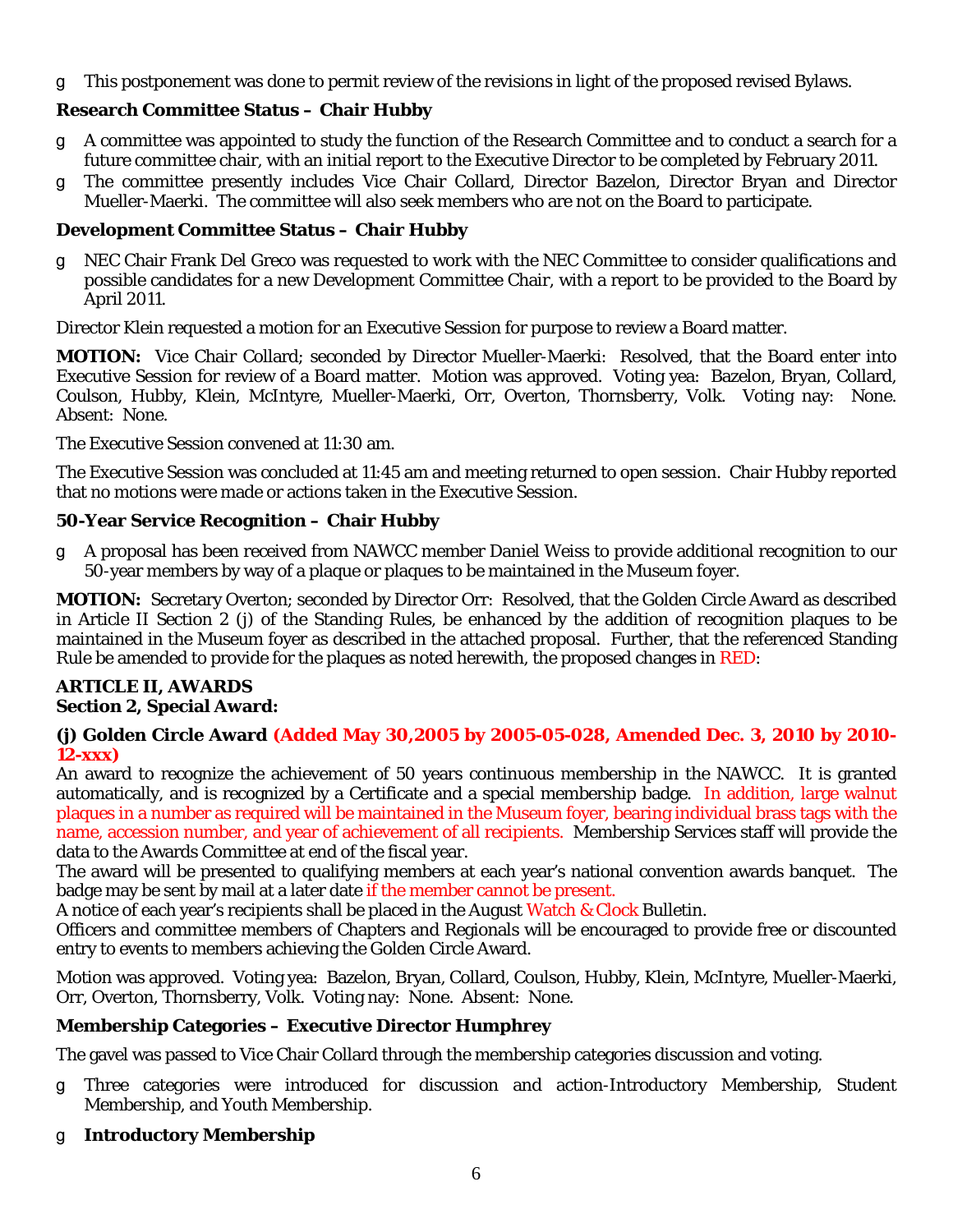**MOTION:** Secretary Overton; seconded by Director Coulson: Resolved, that a new membership class "Introductory Members" be added to Standing Rules Article XV Section 1 Classes of Members as a new Item (to be assigned) following the Contributing Members class, and the remaining items in this Section 1 be renumbered accordingly. Further, that the Sponsored Visitor Policy as described in Article XV Section 5 (c)(2) be discontinued and that item deleted from the Standing Rules, with other items in that section renumbered accordingly. Finally, that the initial dues for this new class to be set at \$20.00**.** 

#### **ARTICLE XV, MEMBERS Section 1, Classes of Members**

#### **(y) Introductory Members (Added Dec. 4, 2010 by 2010-12-zzz)**

This membership class provides non-members who desire or are invited to attend physical meetings, an opportunity to join the NAWCC as an Introductory Member for a limited period. This is offered for the purpose of introduction to the benefits of membership and providing encouragement to find out what NAWCC has to offer before making a longer-term commitment of full membership. The criteria applicable to this membership class are as follows:

1) Membership in this class will be offered only to non-member attendees of Chapter Meetings, Regional Meetings, Symposiums, and National Conventions, who have never held prior membership in the NAWCC in any class. It will not be available at any other venue or by general application, or to any person who has held prior NAWCC membership in any class. Persons who have previously been NAWCC Members must renew or reinstate to a membership class of their choice for which they are eligible.

2) Membership in this class will be valid for a period of four months from the date of submission of an application and payment of dues in the amount approved by the Board.

3) Introductory Members will be entitled during their four-month membership term to all rights, privileges, and benefits offered by the NAWCC including the receipt of official NAWCC Publications, full participation in all meetings and conventions on payment of applicable fees, and participation in all other benefits.

4) The membership card for this class of members will be the same as the membership card for Regular Member, with no distinction shown on the card except the early expiration date.

5) Prior to the end of the introductory membership period, the Introductory Member will be billed for a full year membership to renew and continue as a NAWCC Member. The Introductory Member may at that time convert their membership to any membership class for which they are eligible by payment of the dues stated for such class.

Motion was approved. Voting yea: Bazelon, Bryan, Collard, Coulson, Hubby, Klein, McIntyre, Mueller-Maerki, Overton, Thornsberry, Volk. Voting nay: Orr. Absent: None.

#### T **Student Membership**

**MOTION:** Secretary Overton; seconded by Director Coulson: Resolved, that a new membership class "Student Member" be added to the Standing Rules Article XV Section 1 Classes of Members as a new Item (to be assigned) following the Contributing Members class, and the remaining items in this Section 1 be renumbered accordingly. Finally, that the annual dues for this new class be set at half the approved rate for a Regular Member.

#### **ARTICLE XV, MEMBERS**

#### **Section 1, Classes of Members**

#### **(x) Student Members (Added Dec. 4, 2010 by 2010-12-yyy)**

Eligibility to become a Student Member is limited to any full-time student age 18 or older, who is attending a college, university, trade school, horological school, or other higher education facility. Such membership will be granted on submission of an application together with proof of enrollment, and by payment of the annual dues amount as established by the Board. A Student Member will be entitled to all rights, privileges, and benefits offered by the NAWCC, including the right to hold office, the right to vote, the receipt of official NAWCC publications by electronic means, and participation in all other benefits. The membership card for this class of Members will indicate his status as a Student Member. When a Student Member ceases enrollment as a full-time student, he will no longer be eligible for this class of Members but may convert his membership to another appropriate membership class on submission of an application and by payment of the annual dues amount as established by the Board.

**MOTION:** Chair Hubby; seconded by Director Coulson: Resolved, Student Membership motion be postponed until the February Electronic Board Meeting. Motion was approved. Voting yea: Bazelon, Bryan,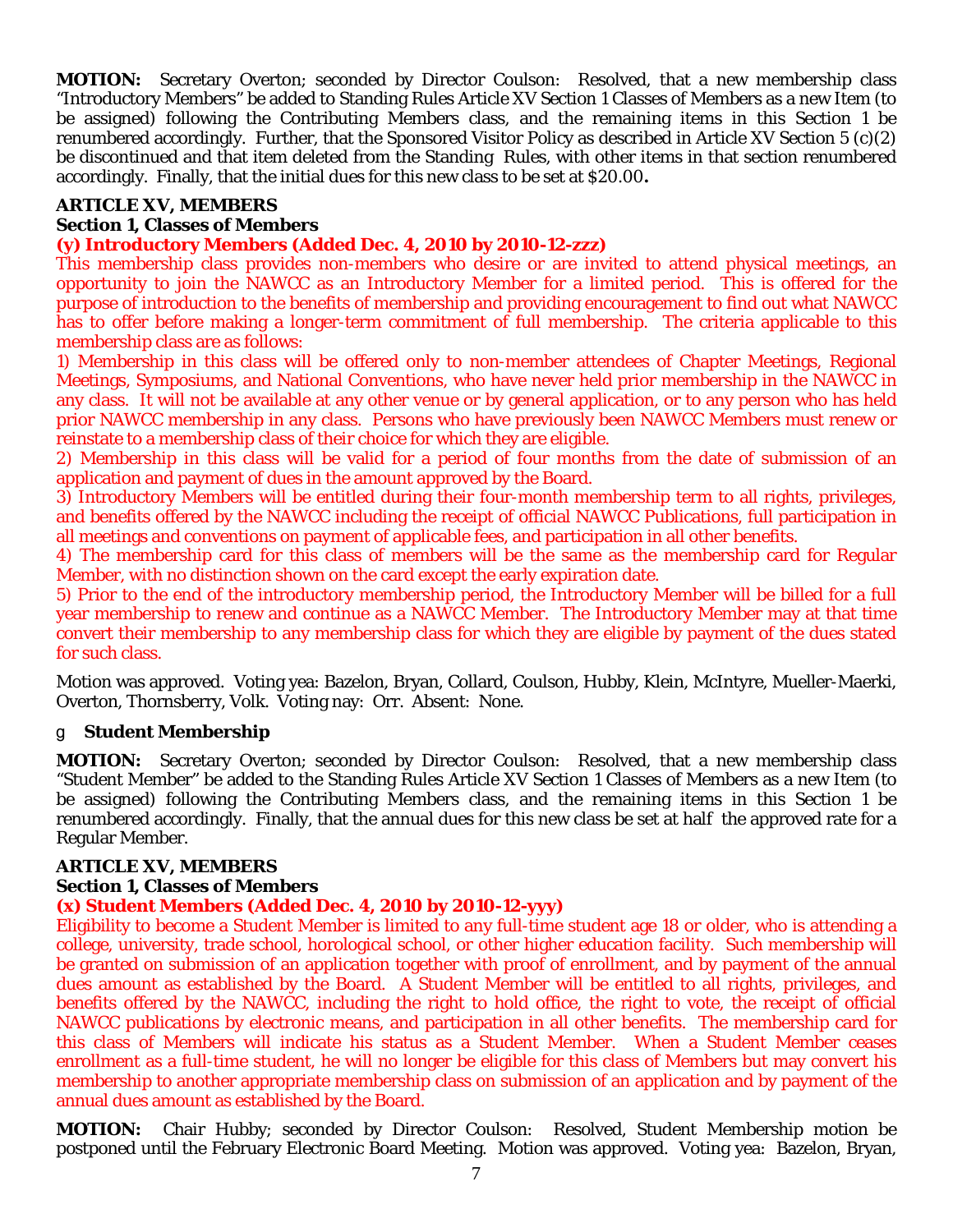Collard, Coulson, Hubby, Klein, McIntyre, Mueller-Maerki, Orr, Overton, Thornsberry, Volk. Voting nay: None. Absent: None.

The proposed cost for the Student Membership is \$35.00, with electronic publications.

### T **Youth Membership**

**MOTION:** Secretary Overton; seconded by Director Coulson: Resolved, that a new membership "Youth Member" be added to the Standing Rules Article XV Section 1 Classes of Members as a new Item (c), further that Item (b) Associate Members be amended, and the remaining items in this Section 1 be renumbered accordingly. Finally, that the annual dues for this new class be set at the same amount as for an Associate Member.

### **ARTICLE XV, MEMBERS**

### **Section 1, Classes of Members**

### **(b) Associate Members (Amended Oct. 30, 2006 by 2006-10-043, Dec. 4, 2010 by 2010-12-xxx)**

Eligibility to become an Associate Member is limited to a spouse (or "significant other") living in the same household as the Regular Member, and to full or part-time paid employees of NAWCC. Such membership will be granted on submission of an application, and by payment of the annual dues amount as established by the Board. An Associate Member will be entitled to all rights, privileges, and benefits as a Regular Member, including the right to hold office and vote, except he will not receive the Bulletin or MART or other publications. Employees who are Associate Members may not hold National office (NAWCC Bylaws Article II Section 3). The membership card for this class of Members will be the same as the membership card for a Regular Member, with no distinction shown on the card.

### **(c) Youth Members (Added Dec. 4, 2010 by 2010-12-xxx)**

Eligibility to become a Youth Member is limited to children under the age of eighteen (18). Such membership will be granted on submission of an application, and by payment of the annual dues amount as established by the Board. A Youth Member will be entitled to all rights, privileges, and benefits as a Regular Member, except the right to hold office and vote; further he will receive official NAWCC publications by electronic means. The membership card for this class of Members will indicate his status as a Youth Member. When a Youth Member turns eighteen (18), he will no longer be eligible for this class of Members but will become eligible to convert his membership to another appropriate membership class on submission of an application and by payment of the annual dues amount as established by the Board.

Motion was approved. Voting yea: Bazelon, Bryan, Collard, Coulson, Hubby, Klein, McIntyre, Mueller-Maerki, Orr, Overton, Thornsberry, Volk. Voting nay: None. Absent: None.

### **Public Day Policy – Chair Hubby**

T This item was withdrawn from the agenda for further preparation by the committee before presentation.

### **Public Day Request Approvals – Chair Hubby**

**MOTION:** Secretary Overton; seconded by Treasurer McIntyre: Resolved, that the 2011 Pacific Northwest Regional is authorized to conduct a public day event at their meeting scheduled for May 20-21, 2011. The normal rules for admittance under Article XV Section 6 (c) of the Standing Rules will apply on the first day, May 20, but be suspended to permit public entry on the second day, May 21. Further, that the Pacific Northwest Regional Chair shall submit a Public Day Summary report to the Chair of the Public Day Task Force within 60 days following the event. Said report is to be in addition to other report required by the NAWCC Convention Committee. Motion was approved. Voting yea: Bazelon, Bryan, Collard, Coulson, Hubby, Klein, McIntyre, Mueller-Maerki, Orr, Overton, Thornsberry, Volk. Voting nay: None. Absent: None.

**MOTION:** Secretary Overton; seconded by Director Thornsberry: Resolved, that the 2011 Midwest Regional is authorized to conduct a public day event at their meeting scheduled for August 5-6, 2011. The normal rules for admittance under Article XV Section 6 (c) of the Standing Rules will apply on the first day, August 5, but be suspended to permit public entry on the second day, August 6. Further, that the Midwest Regional Chair shall submit a Public Day Summary report to the Chair of the Public Day Task Force within 60 days following the event. Said report is to be in addition to other report required by the NAWCC Convention Committee. Motion was approved. Voting yea: Bazelon, Bryan, Collard, Coulson, Hubby, Klein, McIntyre, Mueller-Maerki, Orr, Overton, Thornsberry, Volk. Voting nay: None. Absent: None.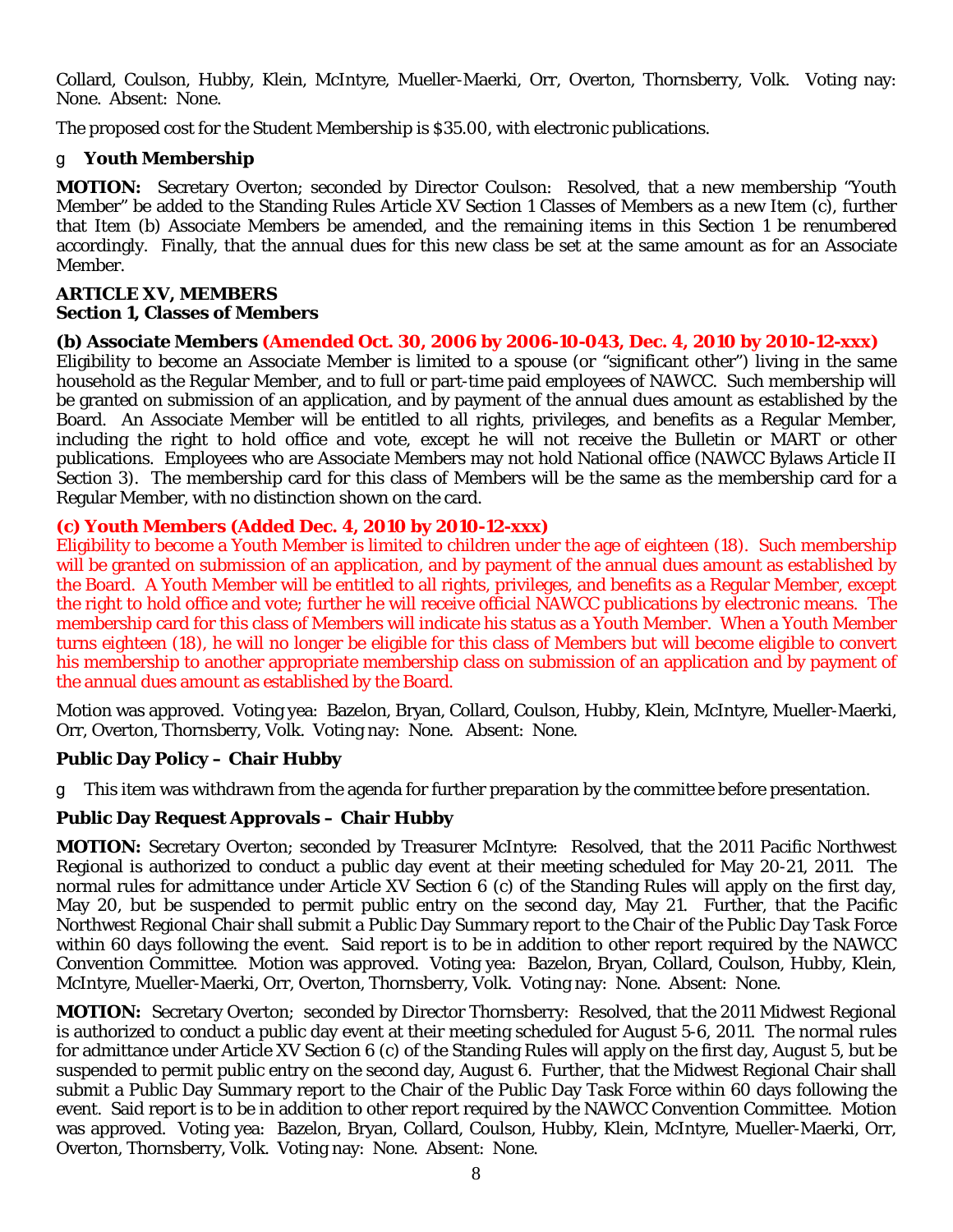#### **FY 2011 & FY 2012 Budget Review – Executive Director Humphrey**

- g A review of the FY 2011 budget performance and FY 2012 budget forecast was held. Current projections for both indicate a financial loss. These will continue to be worked on to bring them to at least breakeven.
- g Preliminary FY 2012 budget will be presented to the Board by March 2011 for review.
- T Final FY 2012 budget will be to the Board for approval in the April 2011 Electronic Board Meeting.

#### **Statement of Investment Policy – Treasurer McIntyre**

**MOTION:** Director Volk; seconded by Director Coulson: Resolved, that discussion be postponed on the Statement of Investment Policy Objectives & Guideline Long Term Investments until the January 2011 Electronic Board Meeting. Motion failed. Voting yea: Bazelon, Bryan, Coulson, Volk. Voting nay: Collard, Hubby, Klein, McIntyre, Mueller-Maerki, Orr, Overton, Thornsberry. Absent: None.

**MOTION:** Treasurer McIntyre; seconded by Director Klein: Resolved, that the Finance Committee be authorized to modify the asset allocation of all existing Investment Policy Statements from current distributions to those in the draft policy statement just presented to the Board. Motion was approved. Voting yea: Bazelon, Bryan, Collard, Coulson, Hubby, Klein, McIntyre, Mueller-Maerki, Orr, Overton, Thornsberry. Voting nay: Volk. Absent: None.

#### **Biannual Ethics Policy Review – Chair Hubby**

**MOTION:** Secretary Overton; seconded by Director Coulson: Resolved, a Special Committee be approved for the purpose of the biannual ethics policy review and to provide a recommendation to the Board regarding handling of membership suspensions, to be completed by April 2011. Further, Director Jerry Thornsberry to be chair of the committee. Motion was approved. Voting yea: Bazelon, Bryan, Collard, Coulson, Hubby, Klein, McIntyre, Mueller-Maerki, Orr, Overton, Thornsberry, Volk. Voting nay: None. Absent: None

T Treasurer McIntyre and Director Bryan were also appointed to this committee.

#### **Nominating and Elections Committee Appointee – NEC Chair Del Greco**

**MOTION:** Director Coulson; seconded by Director Klein: Resolved, that Ruth Overton be and is herewith appointed to the NEC, such appointment to be effective at the June 2011 Board of Directors Meeting. Motion was approved. Voting yea: Bazelon, Bryan, Collard, Coulson, Hubby, Klein, McIntyre, Mueller-Maerki, Orr, Thornsberry, Volk. Voting nay: None. Abstain: Overton. Absent: None.

T This early appointment is for the purpose of enabling training for the position.

#### **Strategic Plan Assignments – Chair Hubby**

- g Assignments are to be completed in May 2011.
- g Team assignments are: Goal A, Director Orr, Director Klein; Goal B, Treasurer McIntyre, Director Bazelon; Goal C, Vice Chair Collard, Director Mueller-Maerki; Goal D, Director Bryan, Director Thornsberry; Goal E, Director Coulson, Director Volk; Goal F, Chair Hubby, Secretary Overton.
- T This is to provide for follow-up on progress to achieve the goals. Reports will be prepared for review in May 2011.

The Strategic Plan for 2010-2013 can be found at [http://nawcc.org/index.php/board-of-directors/bod](http://nawcc.org/index.php/board-of-directors/bod-documents)[documents](http://nawcc.org/index.php/board-of-directors/bod-documents)

#### **Announcements**

- g The Bylaws & Procedures Committee will be working on revision of the Standing Rules with target date for review March 2011 and approval April 2011.
- g Next physical Board meeting will be June 7-8, 2011 in Overland Park, KS.

**MOTION:** Director Klein; seconded by Director Mueller-Maerki: Resolved, that the meeting be adjourned. Motion was approved. Voting yea: Bazelon, Bryan, Collard, Coulson, Hubby, Klein, McIntyre, Mueller-Maerki, Orr, Overton, Thornsberry, Volk. Voting nay: None. Absent: None.

Meeting adjourned at 5:35 pm, December 4, 2010.

Respectfully submitted: